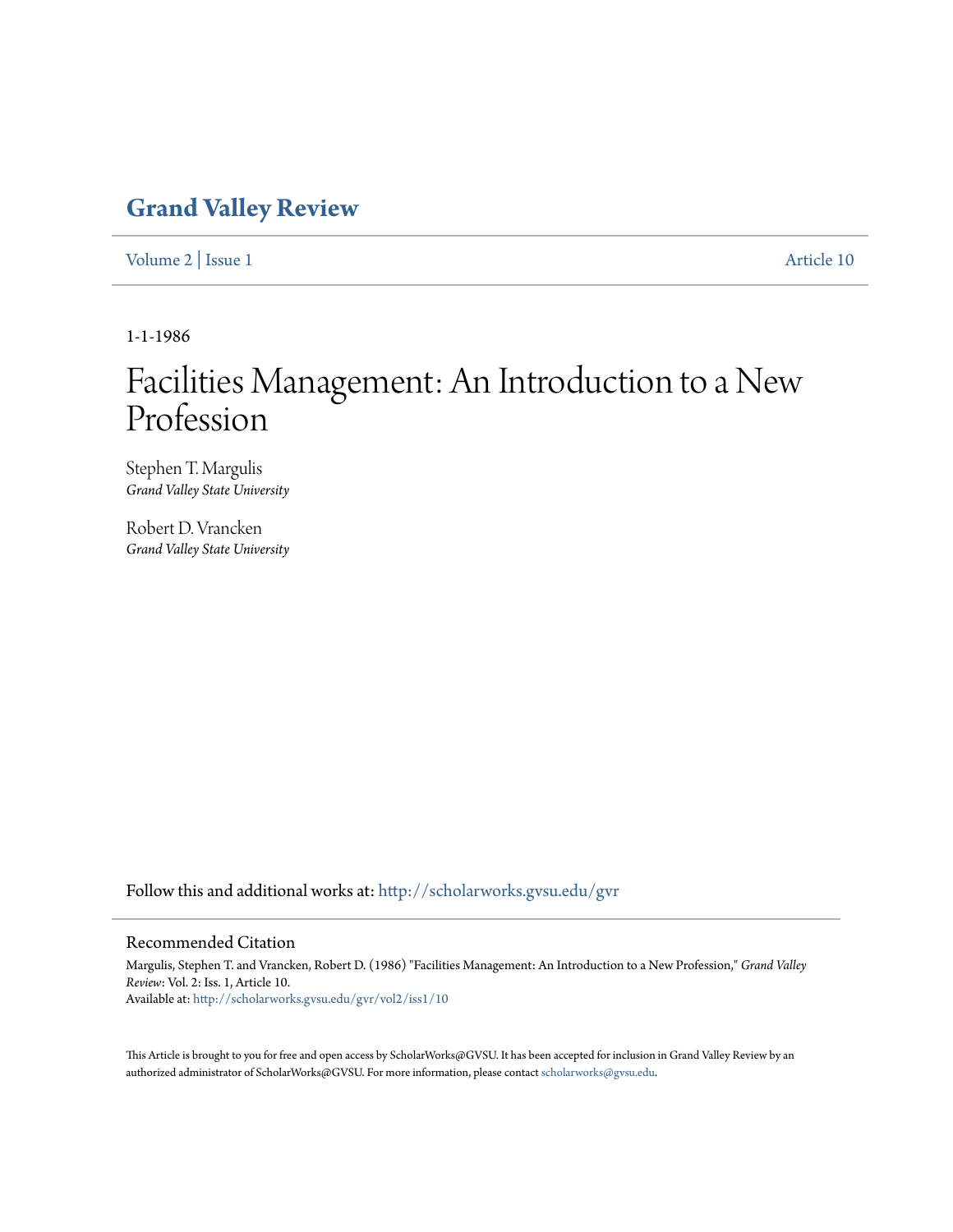STEPHEN T. MARGULIS AND ROBERT D. VRANCKEN

## **Facilities Management: An Introduction to a New Profession**

Organizations, like homeowners, have been caring for their buildings, furnishings, equipment and grounds for years. This is probably true of all types of facilities, such as college and university campuses, industrial and manufacturing plants, research and computer facilities, stadia and auditoria, prisons, military camps, hotels and, of course, offices. This caring for includes selecting and obtaining, maintaining and repairing, furnishing and renovating facilities and their parts, and ensuring that needed functions, such as safety and security, lighting and heating, and the like, are provided.

Many of those with responsibility for organizations' facilities are now being called facilities or facility managers.<sup>1</sup> Nevertheless, the expressions  $-$  treated here as synonyms – are used in three different senses, from a very general one to a very specific one. The most general use refers to those who are responsible for any organization's facilities. It also is used more specifically to describe those who, more often than not, have responsibility for organizations' office space and, depending on the organization, their manufacturing, laboratory, warehouse and other types of facilities as well. Here, we will focus on this usage and these facilities managers. Last, it is also used as a title for a specific job (i.e., facility manager) or a department (e.g., facilities management department). Even if the title is not used, facilities management may well be practiced.

Because "facilities management" or "facility management" is appearing with increasing frequency in the print media, particularly in discussions of business practices, productivity enhancement, and cost savings, and because Grand Valley State College (GVSC) has a vested interest in this new profession, we will introduce the reader to: why the field has emerged in recent years, what these new professionals do, and Grand Valley State College's relationship to facilities management.

## **The emergence of facilities management**

The ascent of the facilities manager has its roots in the economic conditions facing American business people in the past 15 to 20 years.

First, there was a continuing shift in the nature of the United States work force.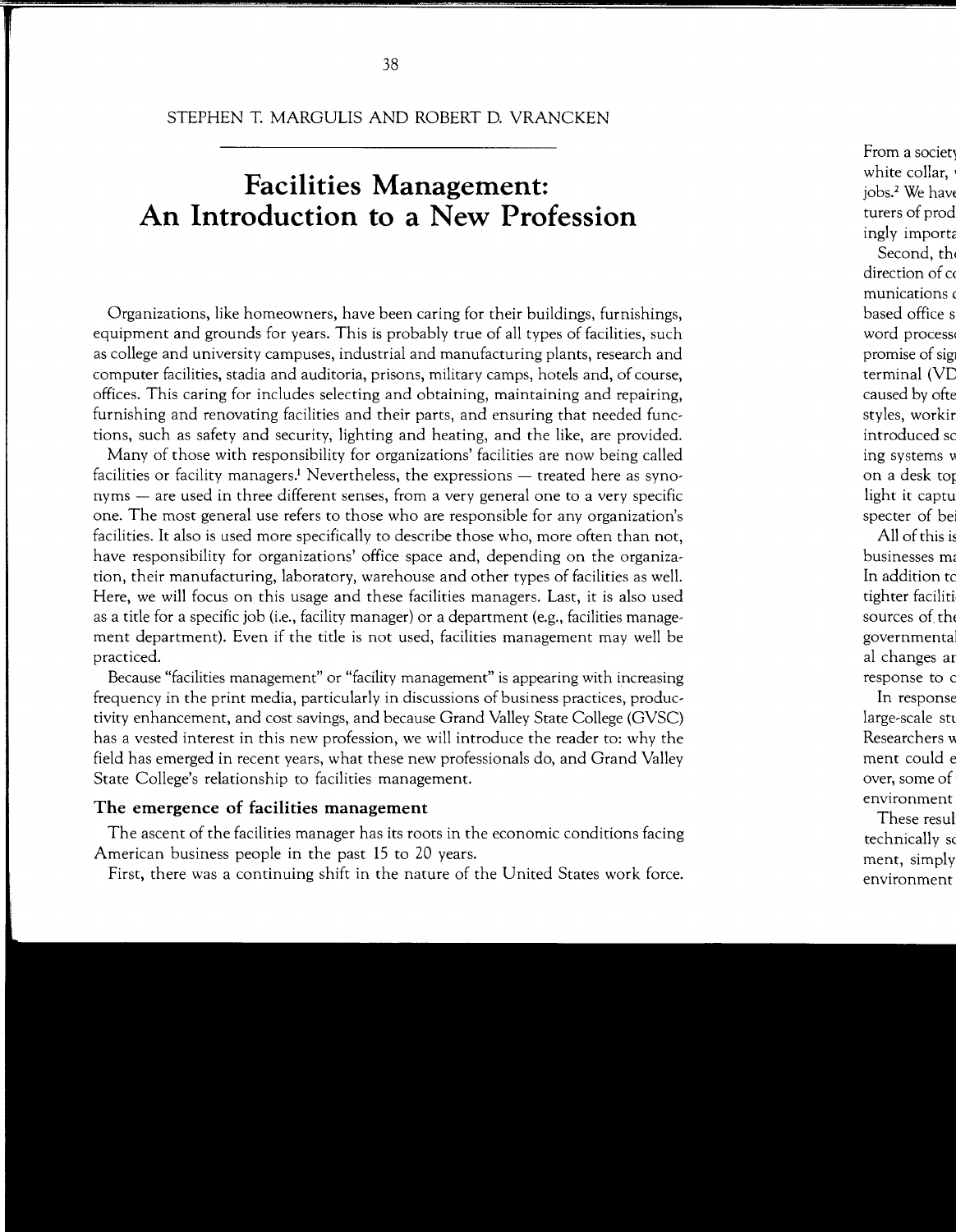From a society which was originally agricultural and then industrial, it is today primarily white collar, with an estimated 70% of the United States work force in white collar jobs.2 We have become the producers of knowledge and services, in contrast to manufacturers of products. As a consequence, the office, as a work setting, has become· increasingly important.

Second, the last decade introduced a shift in factory and office technology, in the direction of computer-based systems. In offices, for example, non-computer-based communications devices, copier machines, and typewriters began to give way to computerbased office systems, exemplified by the increased use of the personal computer and word processor. However, these advanced office systems have not yet fulfilled their promise of significantly boosting white-collar productivity. By contrast, the video display terminal (VDT) has exacerbated certain existing problems, such as the discomforts caused by often older furniture that could not adapt to the physical differences, working styles, working conditions, and job activities of office workers. Moreover, the VDT introduced some new problems, such as glare off VDT screens because existing lighting systems were designed for working with paper in the horizontal plane (that is, on a desk top) and not for working in a vertical plane on a screen that reflects the light it captures into the eyes of VDT operators. VDT's, for a time, also raised the specter of being a health risk because of the radiation they emitted.

All of this is coupled with a third issue, an increasingly vocal concern about American businesses maintaining a competitive posture, particularly in international markets. In addition to the impact of computers, the 1970s and 1980s confronted business with tighter facilities hudgets and rising costs for constructing and operating facilities. The sources of. these increased costs included inflation, the energy crisis, more stringent governmental health and safety standards, stricter building codes, and organizational changes and churn (relocating of employees from one workspace to another) in response to competitive pressures. <sup>3</sup>

In response to these conditions, the 1970s became the occasion for a number of large-scale studies on the impact of the office work environment on productivity. Researchers were reporting that a well-designed and maintained office work environment could enhance and support job performance and quality of work life. Moreover, some of these studies persuasively argued for a connection between physical work environment and the organizational "bottom-line," potential cost savings.<sup>4</sup>

These results presented executives with an argument for the benefits of systematic, technically sound, business wise management of their physical facilities. The argument, simply put, was that if a properly selected, designed, and maintained work environment had the potential to increase employee performance and job satisfac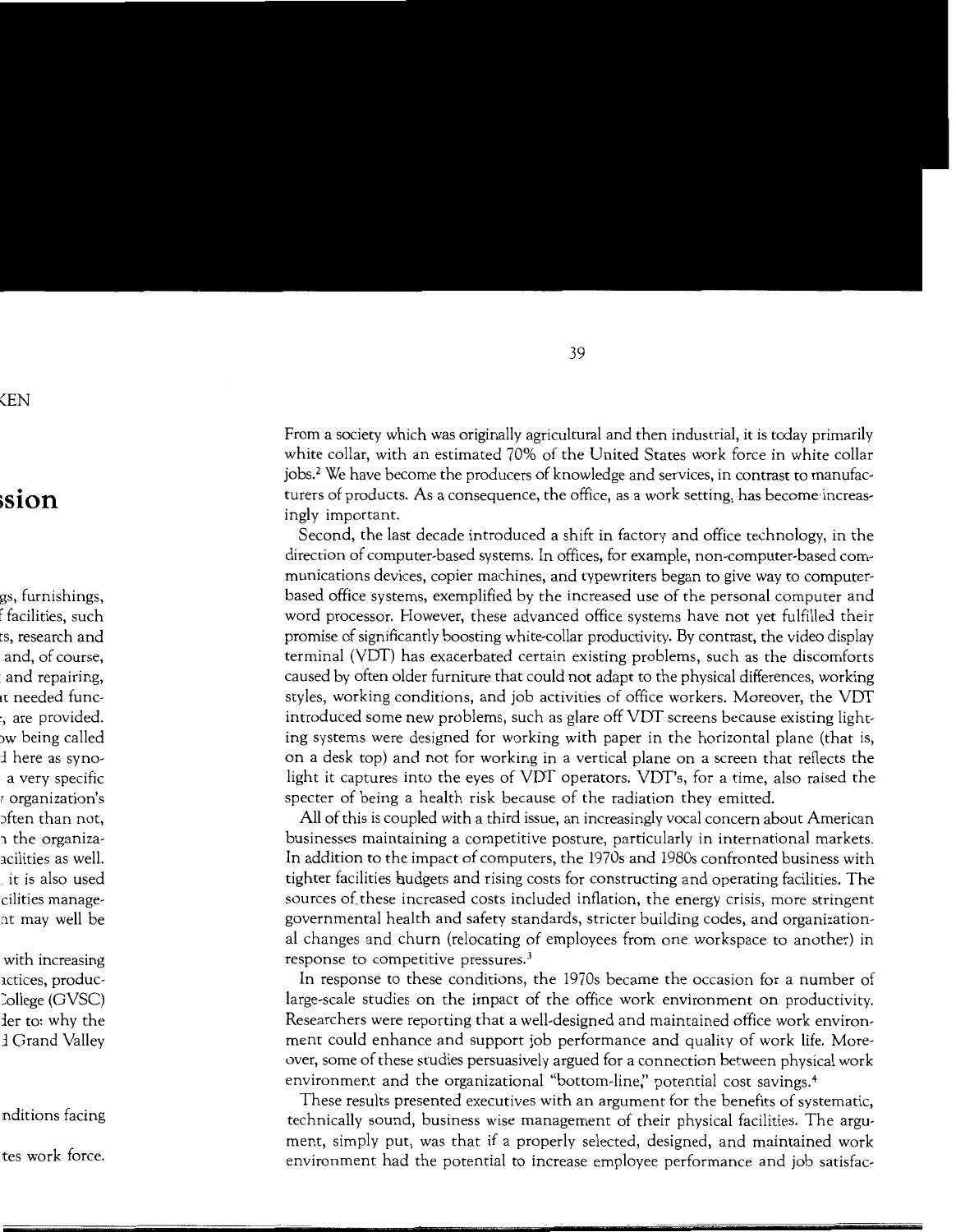tion, which were positive ends in their own right, and if these potential increases also could provide other potential financial savings, then facilities management could make an important contribution to an organization's competitiveness, effectiveness, and success.

This argument was put quite succinctly by Roger B. Smith, Chairman of the Board for General Motors. "The name of the game in tomorrow's competition;' he said, "is the effective integration of people and technology:' This statement applies to the factory floor and the white-collar worker in his or her office. Selecting the right technology and teaching people to accept it and use it correctly and effectively is one part of the "game:' Another part, and an important concern of the facilities manager, is to ensure that the people and equipment are in work settings that support them.

Let us be clear about this point. Organizations have always cared for their facilities. However, these responsibilities were often distributed piecemeal; they did not always take full advantage of technical advances in architecture, behavioral science, and engineering; they were not always conducted with the financial costs and benefits of activities clearly in mind; they were not always undertaken comprehensively and systematically and as part of both day-to-day and strategic planning modes; and they were not always as sensitive to employee needs and to technical problems in tuning environmental conditions to employee needs as they might have been. It is these sorts of considerations which are at the heart of facilities management.

## **What is facilities management?**

Facilities management was defined, for the Library of Congress Cataloging in Publication division, as "the practice of coordinating the physical work place with the people and work of the organization. It integrates the principles of business administration, architecture, and the behavioral and engineering sciences:'5 Whether or not this is the "official definition;' it surely is a useful one. It points clearly to the multidisciplinary scope of the field and its focus, the work place. What the definition does not tell you is that although facilities management is a firmly established field, it is a profession that is developing rather than developed.

There are several ways to characterize facilities management.

1) It is an idea - that the facility can be managed successfully, systematically, comprehensively, and in a technically sound and integrated fashion.

2) It is a set of values  $-$  a commitment to short- and long-term planning and to sound business practices, a desire to generate informed decisions at the highest level of the organization, a can-do attitude, a strong desire to serve the organization's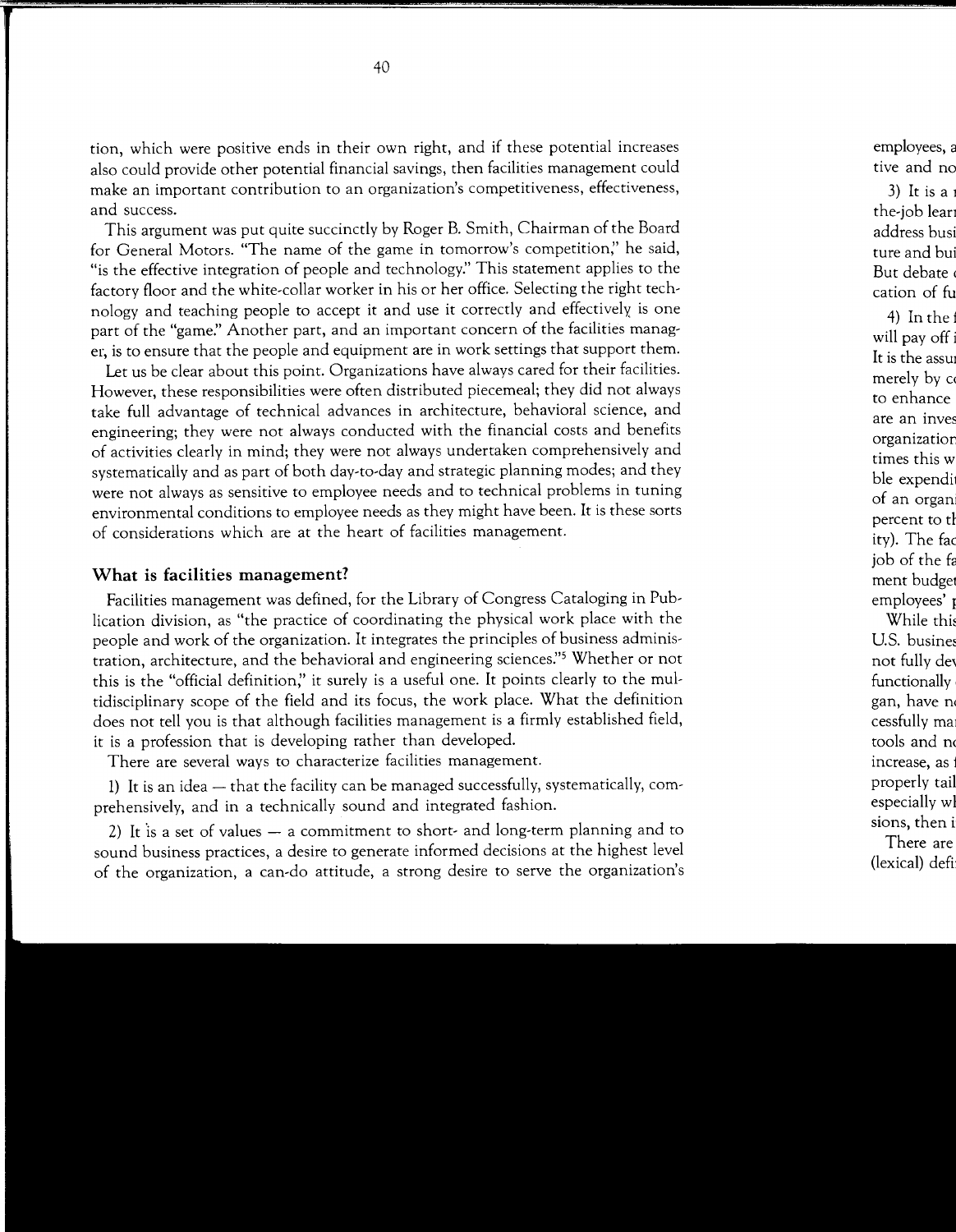employees, a sense of what environmental excellence means, a strong desire to be proactive and not reactive, and a commitment to the idea of facilities management.

3) It is a mix of skills and procedures - these draw on formal education and onthe-job learning. There is growing consensus that these skills and procedures should address business, management, and facilities-related technical material from architecture and building science; engineering; the behavioral sciences; and computer science. But debate continues about the balance of information from these areas in the education of future facilities managers.

4) In the final analysis, facilities management is a promissory note - and that note will pay off if the supposition on which facilities management rests is proven correct. It is the assumption that properly managed facilities are not cost centers to be "managed" merely by cost reduction strategies but are tools to be organizationally manipulated to enhance employee performance and quality of work life. Put differently, facilities are an investment to be optimized by getting the most leverage for supporting the organizational mission and strategies from each dollar spent on the facility. Sometimes this will mean cost reductions; other times it will mean significant and justifiable expenditures. As one study has pointed out, over a 10-year period, 93 percent of an organization's cost in achieving their mission goes to salaries and only seven percent to the facility (the cost of constructing, furnishing, and maintaining the facility). The facility dollar, then, exercises considerable leverage over people costs. The job of the facility manager, under these conditions, is to spend the facility management budget wisely by concentrating on those environmental features that most affect employees' performance and satisfaction.<sup>6</sup>

While this message may sound rousing, and is clearly consistent with the need of U.S. business to stay competitive by spending wisely and well, its technical base is not fully developed. Moreover, facilities managers and others with a commitment to functionally correct work settings, such as the furniture manufacturers of western Michigan, have not successfully changed corporate attitudes about the possibility of successfully managing facilities, or convinced executives that facilities are a manipulable tools and not merely cost centers. However, as competitive pressures on businesses increase, as facility costs mount, as the possibility rises of improving productivity by properly tailoring work conditions and managerial practices to employee work, and especially white-collar work, and as facilities managers prove themselves in their missions, then it is likely that more space will come under facilities management control.

There are a number of ways of defining something. We presented one, a "book" (lexical) definition for facilities management, above. A useful supplement, a "point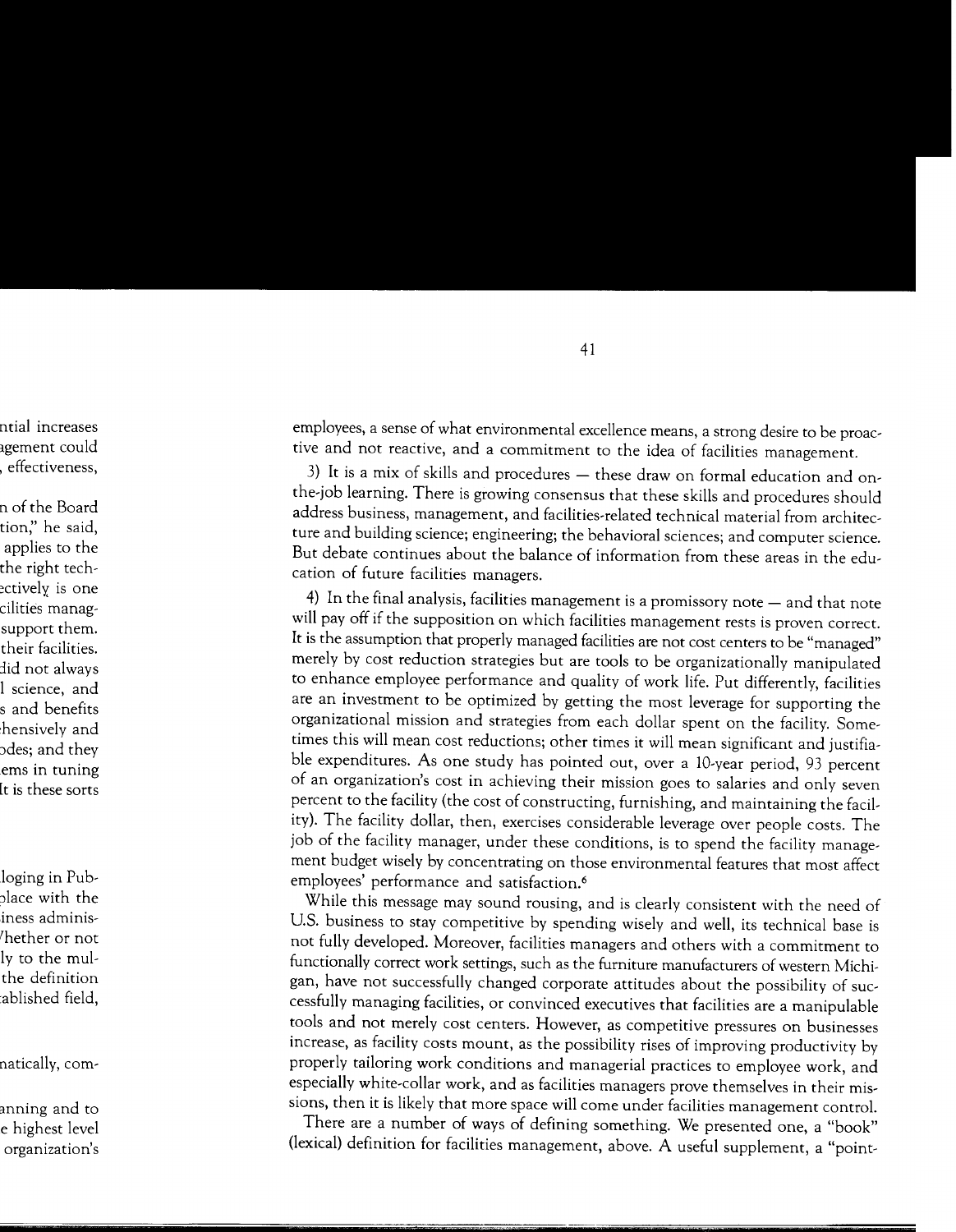ing at" (ostensive) definition, describes what facilities management departments do and, by implication, describes the kinds of problems which they address (see Table 1).7 For example, a facilities management consultant to a major corporation very closely examined the company's telecommunications system and records and found that the company had been relying exclusively on their vendors for determining their monthly telecommunications hardware costs and, as a result, had lost \$21,000. He recovered this sum. He also put into place a system that allowed the company to monitor its telecommunications costs. This system resulted in substantial monthly savings. In another example, a facilities manager lost \$300,000 in a real estate negotiation because he did not recognize an opportunity to save this sum. Too many current facilities managers lack formal business training and such incidents may reflect that deficit. A last example: applying sound ergonomic principles and findings to both the selection of lighting systems, furniture, and VDfs for workstations and the proper integration of these workstation components with employees' tasks and physical characteristics has the potential, according to research studies, for saving time, reducing error rates in document preparation, increasing keystroke rates, increasing the number of transactions per hour, increasing proofreading speed and accuracy, and the like.<sup>8</sup>

The following facts about facilities managers also may be of interest.

1. Facilities management is a growing profession ... 47% of respondents (in 1982-3) reported that they were the first to hold their jobs at their organization.<sup>9</sup>

2. Current facilities managers were not trained as facilities managers. Most were educated in business, followed by engineering, architecture/construction/interior design, and the liberal arts. Their prior work experience was in architecture, business, administrative management and, less often, interior design and engineering. Most became facilities managers by having been assigned a facilities management job. Most entered the field since 1970.1°

3. There are an estimated 30,000 people working in the facilities management area.<sup>11</sup> They belong to such associations as the American Physical Plant Administrators of Colleges and Universities, the oldest of these associations; the American Institute of Plant Engineers, whose members are responsible for industrial and manufacturing facilities; and the International Facility Management Association (IFMA), the newest association, whose members are responsible for office space and, less often, other types of facilities as well. For those who practice facilities management, their personal and departmental job titles often vary. In white collar organizations, you will find them in Administrative Services, Facilities Management, Facilities Planning, Facilities Engineering/Plant Engineering, Facilities Maintenance, Facilities Services, and so on.<sup>12</sup>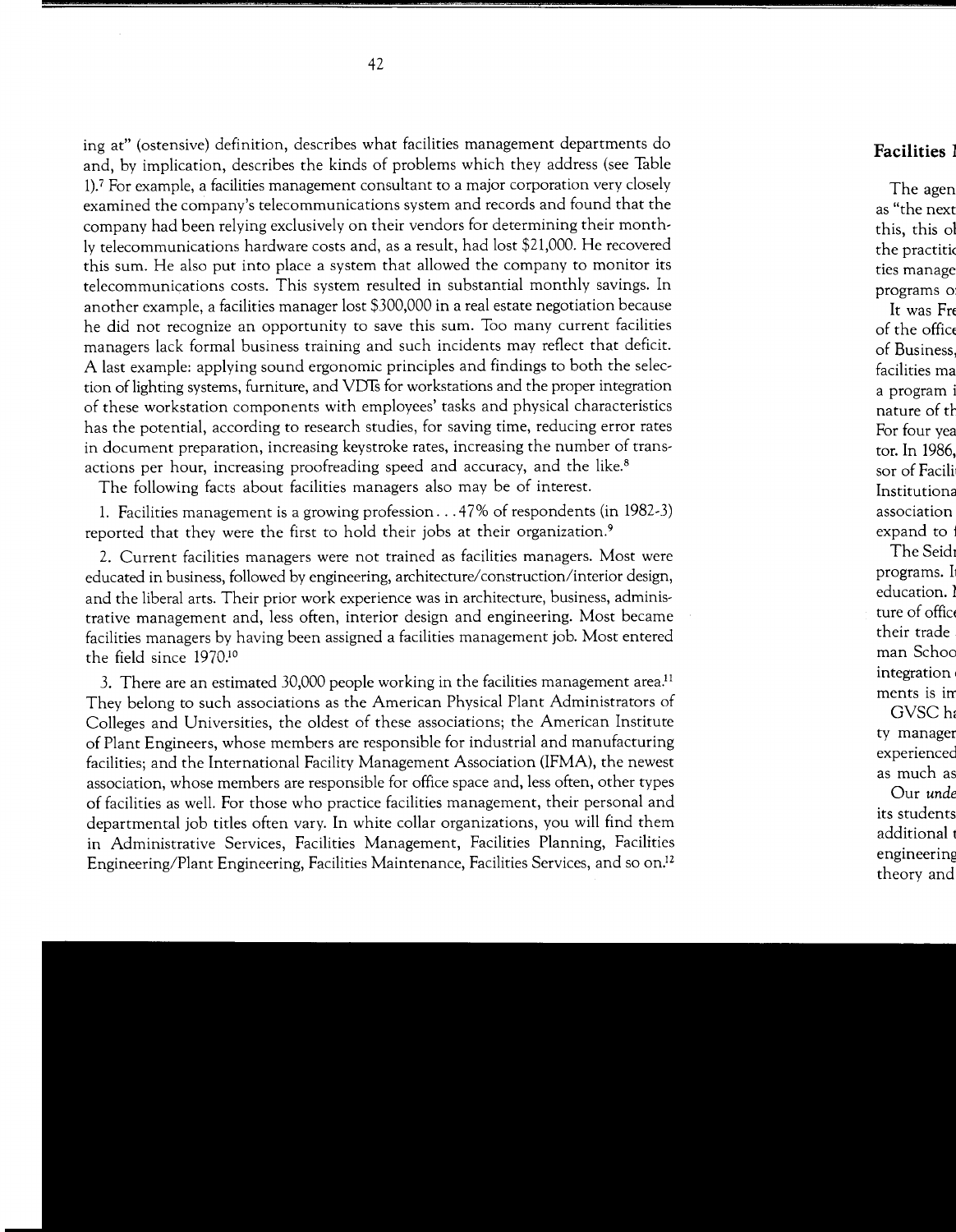## Facilities Management at Grand Valley State College

The agenda for facilities management, according to one astute observer, includes as "the next order of business" the "creation of [facilities management] expertise". From this, this observer concludes that "the next era of facility management belongs to the practitioners."<sup>13</sup> We would add that it also belongs to the teachers of future facilities managers. The small but growing number of academic institutions that offer such programs or courses includes Grand Valley State College (GVSC).

It was Fred Bell, then a Vice-President at Steelcase, with his vision of a "science" of the office," who approached Dean Marvin De Vries, of GVSC's Seidman School of Business, to discuss a new program. An advisory council of senior line, staff and facilities managers was formed to closely examine the implications of developing such a program in a business school and to explore and make recommendations on the nature of the needed curriculum. One of us, Bob Vrancken, came from these ranks. For four years, Bob single-handedly created and nurtured the new program as its Director. In 1986, Steve Margulis joined the program as the Eugene Eppinger/BIFMA Professor of Facilities Management under a grant from BIFMA. BIFMA is the Business and Institutional Furniture Manufacturer's Association, the Grand Rapids-based trade association for the office furniture manufacturers of the U.S. In time, the staff will expand to five members.

The Seidman School is the right school in the right place for facilities management programs. It has established itself as an educational center for excellence in business education. Moreover, western Michigan is an area known for the design and manufacture of office furniture and furnishings. These manufacturers, individually and through their trade associations, BIFMA, have actively encouraged and supported the Seidman School's Facilities Management Program because they recognize that effective integration of and management within properly designed and furnished work environments is important for workers' productivity and satisfaction.

GVSC has the only business-based undergraduate program for training new facility managers, and is creating the first business-school-based master's program for experienced facilities managers. Since facilities management requires business acumen as much as technical expertise, GVSC's students have a competitive advantage.

Our undergraduate program is a specialized management major which encourages its students to learn the body of knowledge common to all business majors and the additional technical skills of the facilities manager. These technical skills come from engineering, architecture and design, and the behavioral sciences and organizational theory and research. This course work is supplemented by rigorous computer train-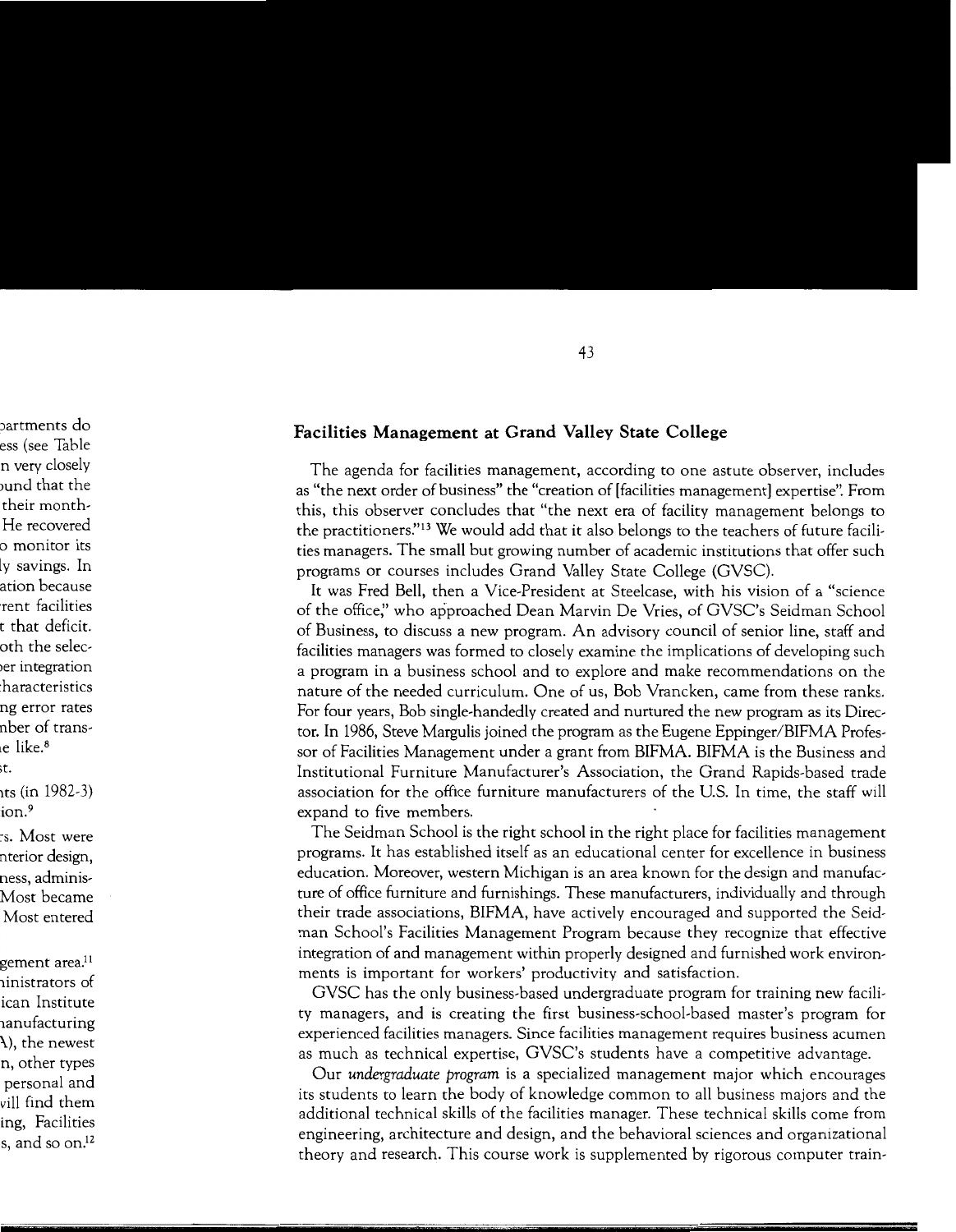ing, including computer-aided design (CAD), and extensive project experience, as teams of students, doing "hands-on" facilities-related projects for Michigan corporations and colleges (including GVSC) and for non-profit organizations. Our graduates have been very successful in getting responsible facilities positions in corporations. The aim of our training is to prepare our students for entry-level management positions in facilitiesoriented organizations.

Our *master's program,* now under development, is intended for individuals currently in facilities management positions. Its goals are to broaden the facilities managers' view of their profession, and to ensure they have needed skills, particularly business and management skills, for advancement and effective performance.

Last, GVSC has recently announced a non-degree *continuing education program* in facilities management. It can lead to a certificate, or the student can take a variety of seminars or short courses for continuing education credits or simply for exposure to needed information.

The educational programs and their curricula are developed and revised with the guidance of industry-based advisory committees of senior line, staff and facilities managers who share GVSC's commitment to the success of facilities management as a field and as a profession.

GVSC's Facilities Management Program also is establishing a wide-ranging *research program* on facilities-related issues, much of which awaits the opening of GVSC's Grand Rapids Center. There are plans for an Institute for Office Productivity and an Office Simulation Laboratory. The Institute will work with academic and industry groups in establishing research priorities and conducting research. The Laboratory would allow the creation of actual office conditions in a controlled setting. For example, it would permit a systematic examination of the pressing problem of integrating work place design, furnishings, and advanced office technologies.

### **In Conclusion**

The goals of the GVSC Facility Management Program are to train facilities managers, to contribute to the state of knowledge about facilities, and to make useful information about facilities available to facilities managers.

The school's commitment to the education of facilities managers is based on its belief in the benefits that facilities management can achieve for American business. With organizations spending a sizeable portion of their resources on its facilities estimated at between one in five to thirteen dollars spent – the critical question is whether the resources were spent creating a work environment that supports an organization's mission and strategies and its employees' performance and satisfaction, hence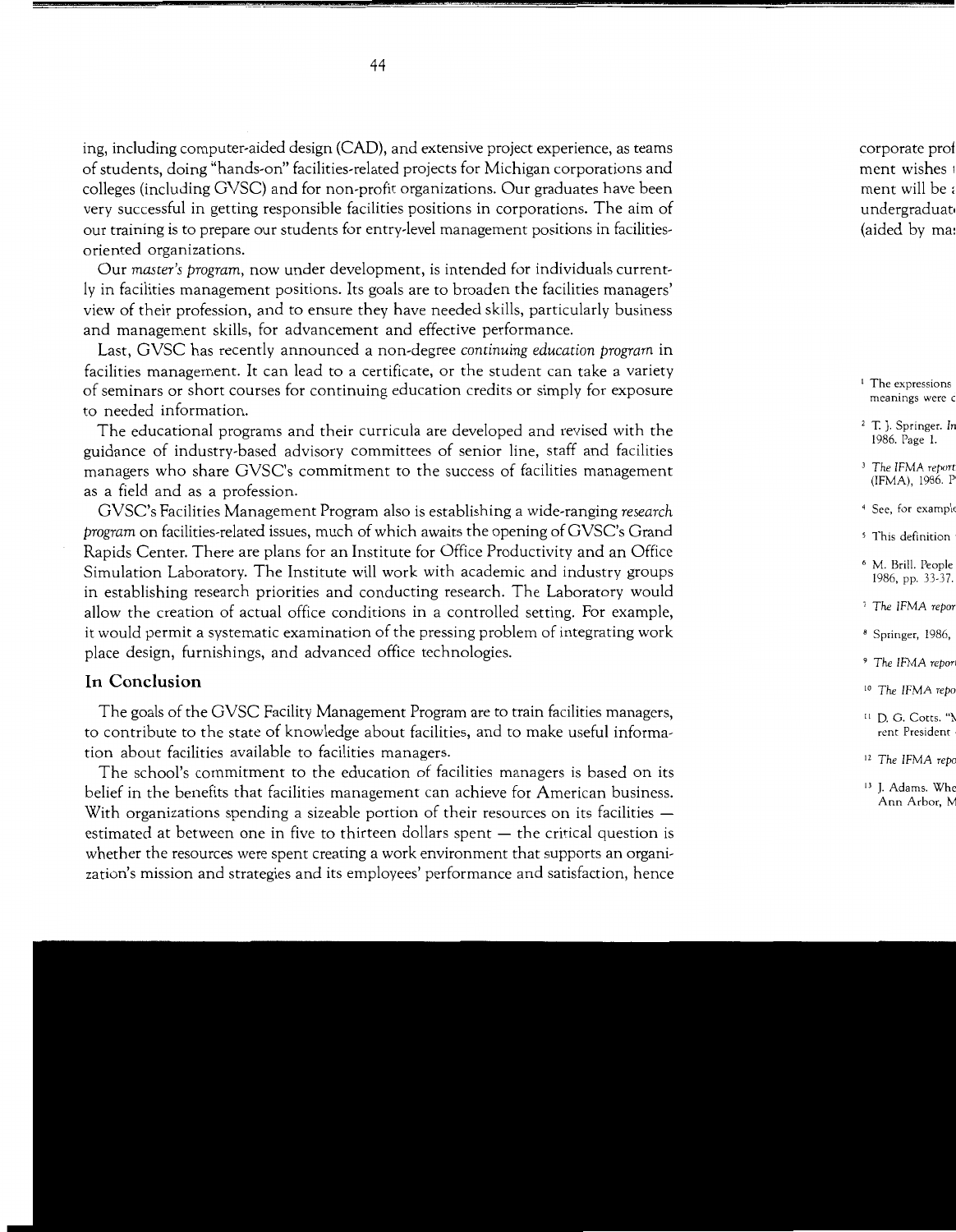corporate profitability and competitiveness. This is the benefit which facilities management wishes to achieve. It follows that the emerging discipline of facilities management will be accepted and successful to the extent that its young professionals (from undergraduate facilities management programs) and its seasoned facilities managers (aided by master's degree and continuing education programs) realize this end.

- <sup>1</sup> The expressions "facility manager" and "facilities manager" are often used synonymously but sometimes as if their meanings were different. However, there is no agreement on the differences.
- <sup>2</sup> T. J. Springer. Improving productivity in the workplace: Reports from the field. St. Charles, IL: Springer Associates, 1986. Page I.
- <sup>3</sup> The IFMA report #2: Demographics and trends. Houston, TX: The International Facility Management Association (IFMA), 1986. Page 10.
- <sup>4</sup> See, for example, Springer, 1986.
- <sup>5</sup> This definition was provided by Herman Miller's Facility Management Institute.
- <sup>6</sup> M. Brill. People costs vs. building costs: The case for high-performance office space. Building Economics, August 1986, pp. 33-37.
- <sup>7</sup> The IFMA report #2, op cit., p. 35.
- <sup>8</sup> Springer, 1986, appendix 2.
- <sup>9</sup> The IFMA report #1. Houston, TX: The International Facility Management Association (IFMA), 1984. Page 10.
- <sup>10</sup> The IFMA report #2, op. cit, pp. 9-10.
- <sup>11</sup> D. G. Cotts. "Master"ing Facility Management. Unpublished mss., February 15, 1986. (David Cotts is the current President of IFMA.)
- <sup>12</sup> The IFMA report  $#2$ , op. cit., pp. 22-23.
- <sup>13</sup> J. Adams. Where are the role models for facility management? In What's Next for Facility Management? (Vol. I). Ann Arbor, MI: Facility Management Institute/Herman Miller Research Corporation, 1986. Page 55.